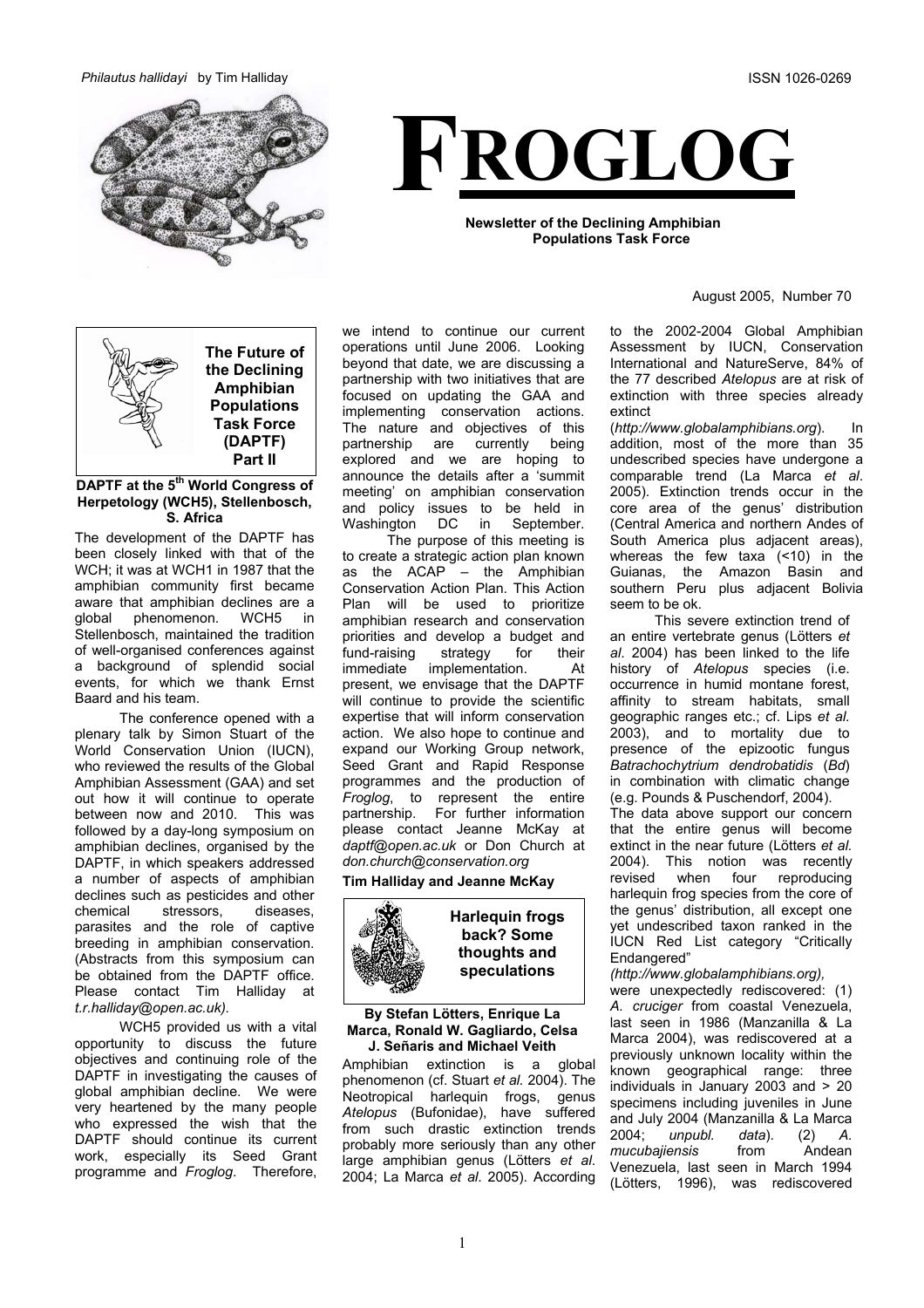within its known range: one adult female with eggs in September 2004 (Barrio 2004). (3) *Atelopus* sp. "32" (cf. La Marca *et al*. 2005) from Andean Venezuela, last seen in October 1995 (García-Pérez, 2005), was rediscovered at one of its two known localities: in total 20 tadpoles in February and December 2004 (García-Pérez 2005). (4) *A.varius* from Central America, in Costa Rica last seen in 1996 and still present in Panama (*http://www.globalamphibians.org)*, was rediscovered at a previously unknown Costa Rican locality within the known geographical range: three specimens including one subadult in December 2003 (*unpubl. data*).

Known sites for all four species have been constantly monitored with different intensities and methods (La Marca & Lötters 1997; Barrio 2004; Manzanilla & La Marca 2004; García-Pérez 2005; *unpubl. data*) and without success until recently. The question is how to interpret the recent findings of apparently reproducing populations of species against the background of amphibian extinction?

Due to the limited number of data and the different quality of monitoring efforts, detailed analyses cannot be performed. Therefore we here discuss some hypothetical considerations.<br>A. Intensified

*A. Intensified searching*: Harlequin frogs are famous because of the bright colors of many of the species, slow clown-like movement and diurnal activity (see Lötters 1996). The sad situation of many harlequin frogs from Costa Rica south to Peru (e.g. La Marca & Reinthaler 1991; Pounds & Crump 1994; La Marca & Lötters 1997; Lips 1999; Ron *et al*. 2003; Manzanilla & La Marca 2004; Rueda-Almonacid *et al*. 2004; La Marca et al. 2005; Lötters *et al.* 2005) certainly has increased people's attention. Taking Andean Venezuela as an example, in the early 1990's populations of all taxa were sporadically monitored (La Marca & Lötters 1997). We are currently aware of recent additional monitoring efforts including public local manpower by different parties (e.g. Barrio 2004; García-Pérez 2005; *unpubl. data*).

Also the fact that *A. cruciger* and *A. varius* were rediscovered at new sites within their known ranges may suggest that we are now looking harder for harlequin frogs and discover surviving populations in remote places, previously overlooked.

 The attraction of *Atelopus* (as a possible "flagship" for amphibian protection) is also reflected by general conservation measures, as for example the "Iniciativa Atelopus" by

Conservation International with the goal to protect Andean amphibians<br>including harlequin frogs harlequin frogs *(http://www.andescbc.org/atelopus/).*

*B. Species survival*: *Bd* is one of the most important causes to be responsible for, or at least involved in extinction trends in harlequin frogs (La Marca *et al.* 2005). Of the populations of the four species rediscovered, only *A. varius* was positively tested for *Bd* (two of three specimens; *unpubl. data*). There are no data showing the presence or absence of *Bd* in the other three species, although specimens of *A. cruciger* and *Atelopus* sp. "32" are suspected to be free of *Bd*  (*unpubl. data*). We will not rule out that the newly found population of *A. cruciger* and *A.* sp. "32" have never been infected with *Bd–*but at least we are aware of the presence of *Bd* in other populations of *A. cruciger* (Bonaccorso *et al*. 2003; *unpubl. data*). The single recently caught specimen of *A. mucubajiensis* died in captivity shortly after it was found, although this was probably not due to *Bd* (C.L. Barrio A., *pers. comm*.). Nevertheless, conspecific individuals collected several years ago in the same general area were *Bd*-infected (*unpubl. data*).

 Recently, Retallick *et al.* (2004) reported that remnant populations of<br>the Australian Taudactylus the Australian *Taudactylus eungellensis* (Myobatrachidae) that suffered drastic declines perhaps due to *Bd*, now persist in the wild with stable, endemic *Bd*-infections.

All of this information leads up to several questions. Do the *Atelopus* specimens found maybe represent survivors? Can some harlequin frogs exist with *Bd* or clear the infection? Has *Bd* evolved less deadly strains?

*C. Population response to favourable environmental conditions*: Although scientists and conservationists may have searched harder for *Atelopus*, they have done so for years before the rediscoveries. So the question arises why four species were more or less synchronously rediscovered and only now, although they must have persisted all the time? An explanation could be that they had experienced an almost synchronous population boost after a long period of persistence in low numbers. In searching for plausible null-models for long-term development of amphibian populations, Alford & Richards (1999) demonstrated that, on average, amphibian populations tend to steadily decrease. However, one or two years of successful reproduction that only occasionally lead to a strong increase in population size are sufficient for long-term persistence.

Thus, presumably favourable environmental conditions (maybe climate) prior to our recent findings could have synchronously and positively affected *Atelopus* populations in a way that they have become "more visible" now.

On the other hand, *Atelopus* species lay hundreds of eggs (Lötters, 1996). How to explain the few specimens found only in each of the four species (except in *A. cruciger*)? Does this mean that these (and probably other) species in the past were weakened so heavily that they cannot recover properly?

Despite the speculative character of these scenarios and considerations, the recent findings of four live and reproducing *Atelopus* species, along with two previously unknown species in Colombia and Ecuador (J.V. Rueda and L.A. Coloma, *pers. comm*.), demonstrate that, although this genus is no longer a significant component of the Neotropical amphibian fauna, it is not too late to save at least some harlequin frogs from extinction. Urgent and effective conservation programs are needed to help the rediscovered and newly discovered species to survive. While population monitoring will be important, in some cases such as with *A. varius* in Costa Rica, certain species may be at such risk that during the time a conventional monitoring study is being done, we may see the species cross the line to extinction (*unpubl. data*). For this reason, we should consider emergency extractions of small groups of specimens for the purpose of forming captive assurance colonies (i.e. *ex situ* conservation). More effort should also be made in the investigation of the biology and pathogenicity of *Bd* itself. In addition, these findings should motivate scientists and conservationists to continue and intensify their search efforts (also involving local people) for other harlequin frogs and to include them in conservation and rescue programs.

#### *Acknowledgements*

The authors thank the following colleagues for sharing ideas and for discussions leading to this note: César L. Barrio, Federico Bolaños, Don Church, Luis A. Coloma, Juan Elías García, Karen R. Lips, Jésus Manzanilla, J. Alan Pounds, Robert Puschendorf, José Vicente Rueda, Rainer Schulte, Simon N. Stuart. Research on *Atelopus* is based upon work supported by the National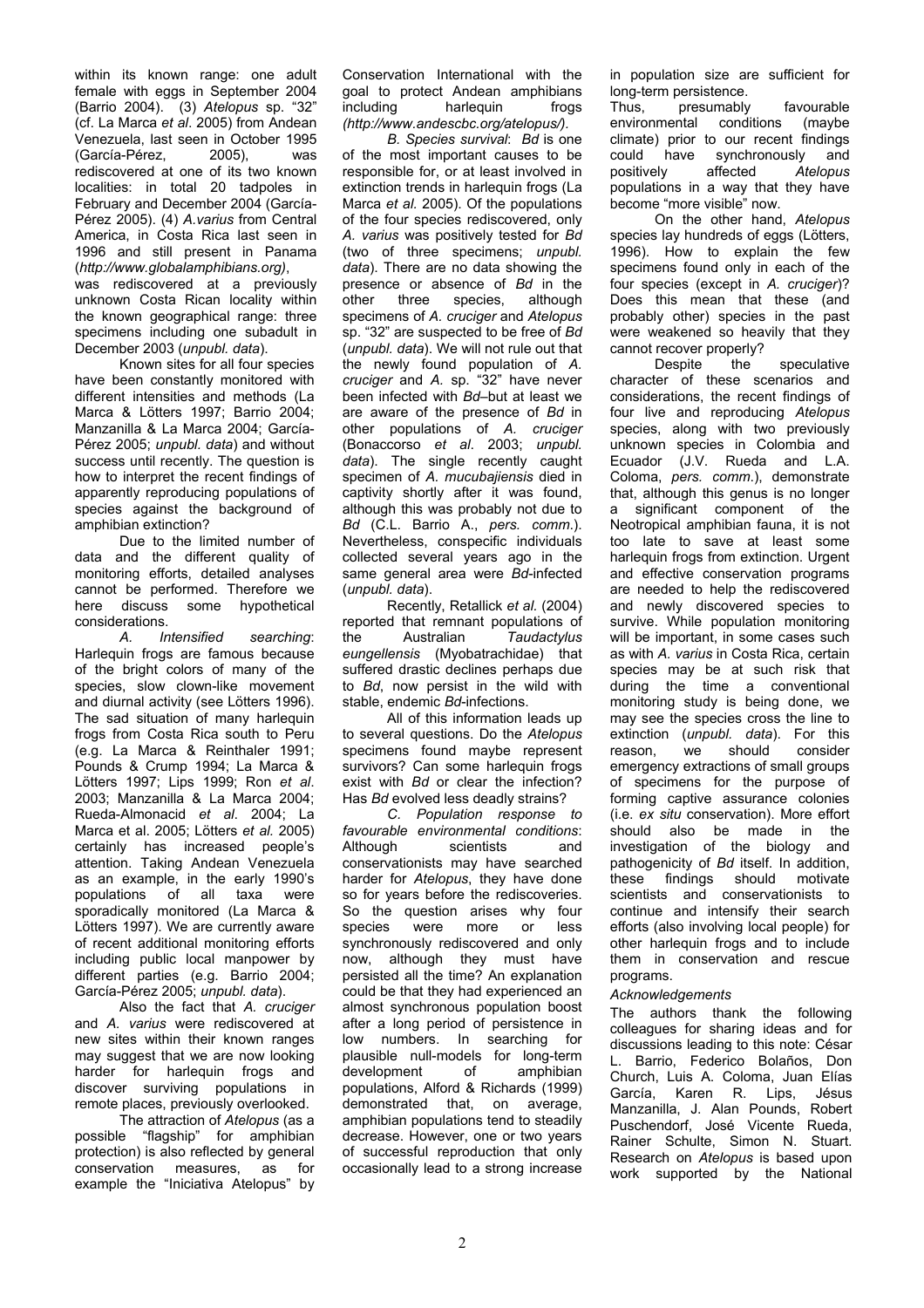Science Foundation under grant DEB-0130273 to Bruce E. Young (under the project R.A.N.A.; *http.//rana.biologia.ucr.ac.cr*).

*References* 

Alford, R.A. & Richards, S.J. (1999) Global amphibian declines: a problem in applied ecology. *Annual Review of Ecology and Systematics*, **30**, 133- 165.

Barrio-Amorós, C.-L. (2004) *Atelopus mucubajiensis* still survives in the Andes of Venezuela. Preliminary report. *Froglog,* **66**, 2-3.

Bonaccorso, E., Guayasamin, J.M., Méndez, D. & R. Speare. (2003): Chytridiomycosis as a possible cause of population declines in *Atelopus cruciger* (Anura: Bufonidae). *Herpetological Review*, **34**, 331-334.

García-Pérez, J.E. (2005) Survival of an undescribed *Atelopus* from the Venezuelan Andes. *Froglog*, **68**, 2-3.

Lips, K.R. (1999) Mass mortality of the anuran fauna at an upland site in Panama. *Conservation Biology*, **13**, 117-125.

Lips, K., Reeve, J. D. & Witters, L.R. (2003) Ecological traits predicting amphibian population declines in<br>Central America. Conservation  $Conservation$ *Biology*, **17**, 1078-1088.

La Marca, E. & H.P. Reinthaler (1991) Population changes in *Atelopus* species of the Cordillera de Mérida. *Herpetological Review*, **22**, 125-128.

La Marca, E. & Lötters, S. (1997) Population declines in Venezuelan *Atelopus* (Amphibia: Anura: Bufonidae). *Herpetologia Bonnensis* (ed. by W. Böhme, W. Bischoff and T. Ziegler), pp. 207-213. *Societas Europeae Herpetologica*, Bonn.

La Marca, E., K.R. Lips, S. Lötters, R. Puschendorf, R. Ibáñez, J.V. Rueda-Almonacid, R. Schulte, C. Marty, F. Castro, J. Manzanilla-Puppo, J.E. García-Pérez, F. Bolaños, G. Chaves, J.A. Pounds, E. Toral & Young, B.E. (2005): Catastrophic population declines and extinctions in Neotropical harlequin frogs (Bufonidae: *Atelopus*). *Biotropica*, **37**, 190-201.

Lötters, S. (1996) The Neotropical toad genus *Atelopus.* Vences & Glaw, Cologne.

Lötters, S., E. La Marca, S. Stuart, R. Gagliardo & Veith, M. (2004) A new dimension of global biodiversity loss? *Herpetotropicos*, **1**, 29-31.

Lötters, S., R. Schulte, J.H. Córdova & M. Veith (2005): Conservation priorities for harlequin frogs (*Atelopus* spp.) of Peru. - ORYX, Cambridge (UK), **39** (3): 343-346.

Manzanilla, J. & La Marca, E. (2004) Population status of the Rancho Grande harlequin toad (*Atelopus*

*cruciger* Lichtenstein & Martens, 1856), a proposed critically endangered from the Venezuelan coastal range. *Memoria de la Fundación la Salle de Ciencias Naturales*, **62**, 5-29.

Pounds, J.A. & Crump, M.L. (1994) Amphibian declines and climate disturbance: the case of the golden toad and the harlequin frog. *Conservation Biology*, **8**, 72-85.

Pounds, J.A. & Puschendorf, R. (2004) Clouded futures. *Nature*, **427**, 107-109.

Retallick, R.W.R., H. McCallum & R. Speare (2004): Endemic infection of the amphibian chytrid fungus in a frog community post-decline. *PLoS Biology*, **2**, 1965-1971.

Rueda Almonacid, J.V., Lynch, J.D. & Amezquita, A. (2004) Libro Rojo de los anfibios de Colombia. Serie de libros rojos de especies amenazadas de Colombia. Conservación Internacional Colombia, Instituto de Ciencias Naturales Universidad Nacional de Colombia, Ministerio del Medio Ambiente, Bogotá.

Stuart, S.N., Chanson, J.S., Cox, N.A., Young, B.E., Rodrigues, A.S.L., Fischman, D.L. & Waller, R.W. (2004) Status and trends of amphibian declines and extinctions worldwide. *Science*, **306**, 1783-1786.

For more information please contact: *loetters@uni-mainz.de; lamarca1@telcel.net.ve*



## **By Jeanne McKay**

A newly-described Sri Lankan frog has been named after Tim Halliday and is called *Philautus hallidayi* (pictured above and on the cover page). The species description includes the following:

"The species name, in the Latin genitive singular, is a patronym honouring Timothy Richard Halliday (b. England, 1945), since 1994 International Director of the IUCN / SSC Task Force on Declining Amphibian Populations (DAPTF), recognizing also his three decades of research on amphibians and his exceptional commitment to advancing our understanding of the global amphibian decline crisis.'

Upon receiving the news, Tim replied; "This is a great honour for me and a nice way to acknowledge the DAPTF."

Meegaskumbura, M. & Manamendra-Arachchi, K. (2005) Description of eight new species of shrub frogs (Ranidae: Rhacophorinae: *Philautus*) from Sri Lanka. *Raffles Bull. Zool:* Suppl. **12;** 305-338.



#### **By Ana Carolina O. Q. Carnaval, Luís Felipe Toledo, Célio. F. B. Haddad, and Fábio B. Britto**

Infections by the chytrid fungus *Batrachochytrium dendrobatidis* have been associated with welldocumented instances of amphibian population declines in several regions of the world (Berger et al., 1998, 1999). In South America, the disease has been diagnosed in Ecuador, Venezuela, Uruguay, Peru, and Argentina (see Herrera et al., 2005 for a review). Based on morphological, histological, and molecular data, we found evidence of infection in *Hylodes magalhaesi,* a high-altitude streamdwelling leptodactylid endemic to the Brazilian Atlantic rainforest. In 2004, we collected five tadpoles with abnormal mouthparts, which showed total or partial loss of teeth, in the Municipality of Camanducaia, State of Minas Gerais (22º45"19' S, 46º08"41' W, ca. 1500 m above sea level). Infection by the chrytrid fungus was confirmed through Haematoxylin and Eosin and Periodic Acid Schiff histological preparations (Junqueira and Junqueira, 1983), as well as Annis *et al.'s* (2004) specific DNAbased assay for of *B. dendrobatidis* identification. This represents the first record of *B. dendrobatidis* in Brazil

# *Acknowledgements*

Fundação de Amparo à Pesquisa do Estado de São Paulo (FAPESP) supported work in C. herpetology (Departamento de Zoologia, Universidade Estadual Paulista, Rio Claro, São Paulo, Brazil, project BIOTA, # 01/13341-3). The authors also thank Conselho Nacional de Desenvolvimento Científico e Tecnológico (CNPq), Coordenação de Aperfeiçoamento de Pessoal de Nível Superior (CAPES), and the National Science Foundation (proposal # 0091511) for financial support. Genetic assays were carried out in the Field Museum Pritzker Laboratory for Molecular Systematics and Evolution. Eric O'Neill provided valuable assistance with the molecular work.